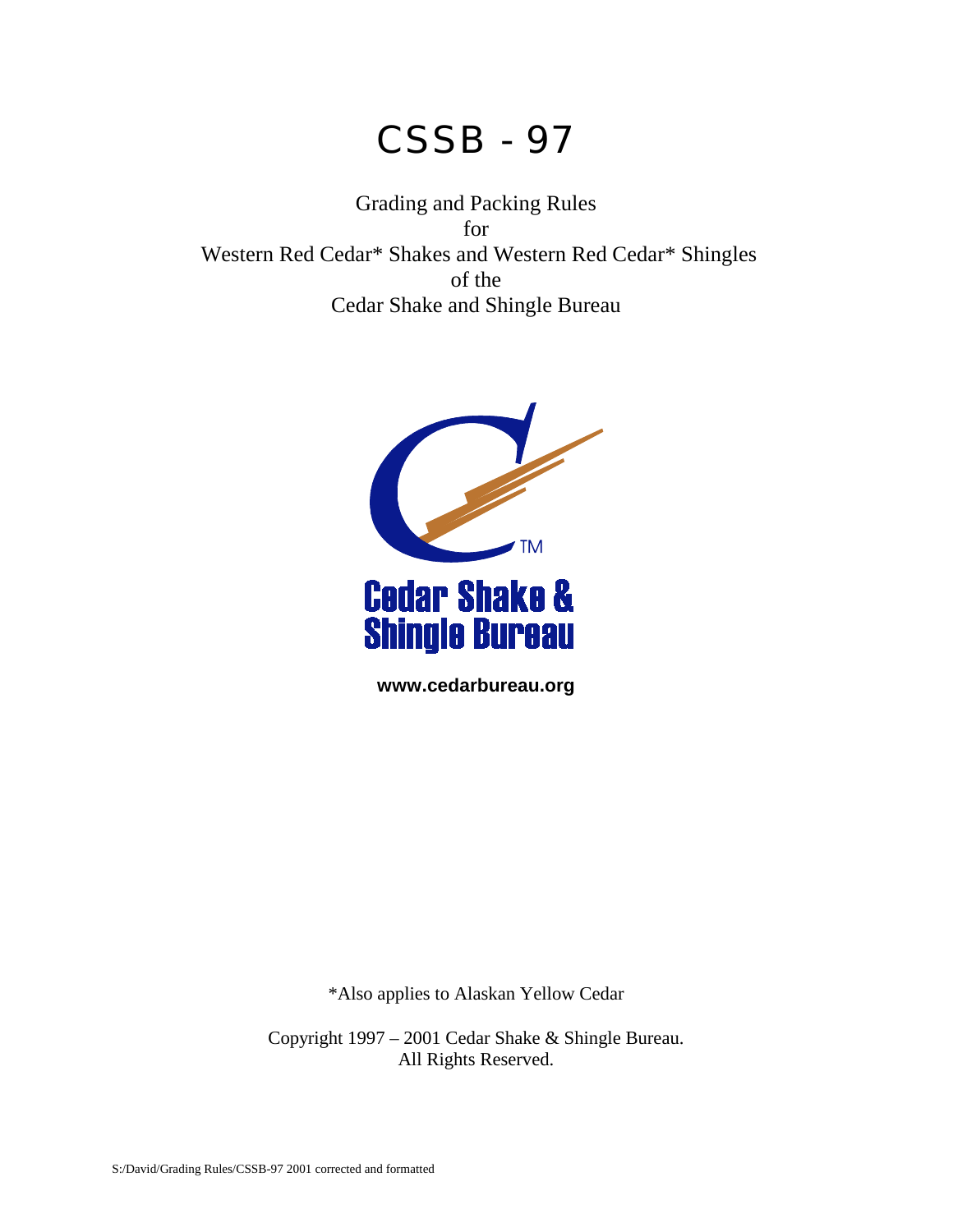# **SHAKES**

## **SECTION 15.301--SCOPE**

Wood shakes regulated under this part shall be of an approved durable wood and shall be manufactured and graded No.1 shakes or No.1 or 2 taper-sawn shakes in accordance with this standard, and their use shall be governed by the provisions of Chapter 15 of this code.

### **SECTION 15.302--DEFINITIONS**

**15.302.1 General.** For the purposes of this part, certain words and phrases are defined as follows:

**BEST FACE** is the side of a shake or shingle which is graded and contains the least amount of defects as described within this Standard.

**BREAKAGE** is damage caused after manufacture and subsequent to packing

**BUNDLE** is a unit or package comprising sufficient material of the same grade and length to cover a specified area at recommended exposures.

**BUTT** is the thicker end of the shake.

**BUTT CHECK (SUN CHECK)** is a condition caused by heat or excessively dry temperature and usually occurs while the raw material is in block form. It is considered a defect when it extends more that 3/8-inch (9mm) upward from the butt of the shake.

**CHECK** is any separation of the wood. A check that causes an obvious, readily identifiable section that is easily separated during the grading process shall not be considered defective unless the separated sections are less than the minimum required width.

**CLEAR LINE is** an imaginary line across the width of a shake which marks the "clear zone.

**CLEAR ZONE** is that portion of the shake between the butt and the "clear line," involving both the face and the reverse.

**COURSE** is a horizontal layer forming one of a series of layers on a roof or wall or in the packed bundle.

**CRIMPS** is a breaking down or collapse of wood cells during drying, characterized by a caved-in or corrugated appearance.

**DECAY (ROT)** is the decomposition of wood substance caused by action of wooddestroying fungi, resulting in softening, loss or strength and weight and change of texture and color.

**EDGE** is the long side of a shake.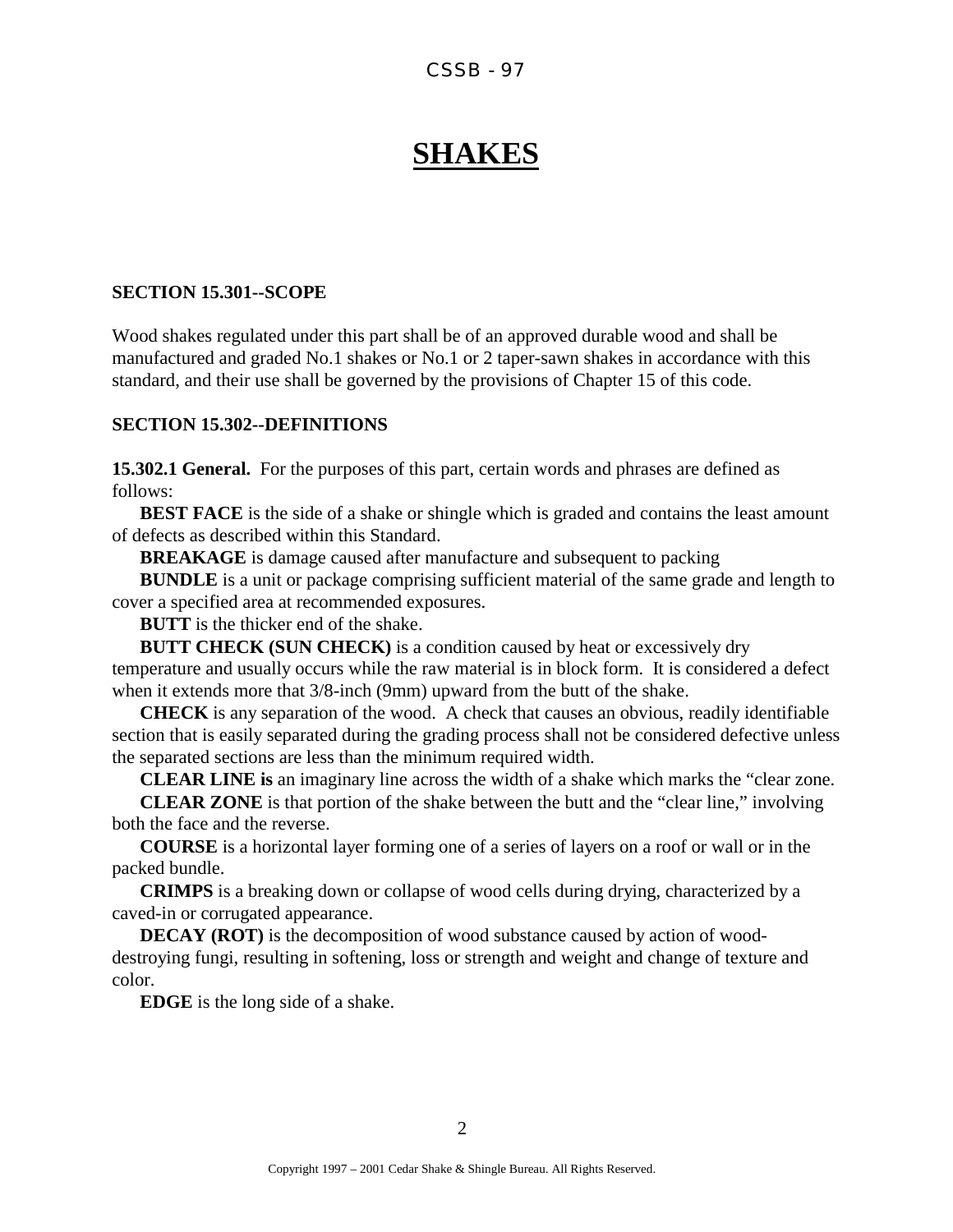**EXPOSURE** is the portion which, when applied, is exposed to the weather.

**EXPOSURE LINE** is an imaginary line drawn across the shake at the same distance above the butt that is equal to the weather exposure.

**FEATHER TIP** or shim is a condition of manufacture found on the thin ends (tip) of some shakes where the saw came out of the piece prematurely, producing a thin, flimsy, feather-like tip that is uneven or has corners sawn off.

**GRAIN** is the direction, size, arrangement, appearance or quality of the fibers in wood. To have a specific meaning, the term must be qualified:

 **Cross Grain** is a condition that should not be confused with the terms "flat grain" or "edge grain," and that might better be termed "cross fiber," since it is a deviation of the wood fibers from the true parallel of the face of the taper-sawn shake. It is a defect when it runs from one face of the taper-sawn shake to the other within a longitudinal distance of 3 inches (75mm) or less in that portion measured 5 1/2 (140mm) 7 1/2 inches (190mm) and 10 inches (255mm) from the butt on 15-inch (380mm), 18-inch (455mm) and 24 inch (610mm) shakes. There is to be no excessive cross grain in the remainder of the shake.

**Diagonal Grain** is a condition where the grain of the wood does not run parallel to the edges of the shake. It is considered a defect when the grain diverges of slants 2 inches (50mm) or more in width in 12 inches (305mm) of length measured from the butt.

 **Edge Grain or Vertical Grain** is wood cut in a plane approximately at right angles to the annual rings. A condition in which the rings form an angle of 45 degrees or more with the face of the piece.

 **Flat Grain** is wood cut in a plane approximately tangential to the annual rings and means a condition in which the rings form an angle of less than 45 degrees with the face of the piece.

 **Mixed grain** is the condition in which edge and flat-grain are present in the same piece of wood.

 **Torn Grain (Torn Fiber)** is a fuzzy or whiskered appearance in the face of the shake. Usually caused by a dull saw or grain deviations.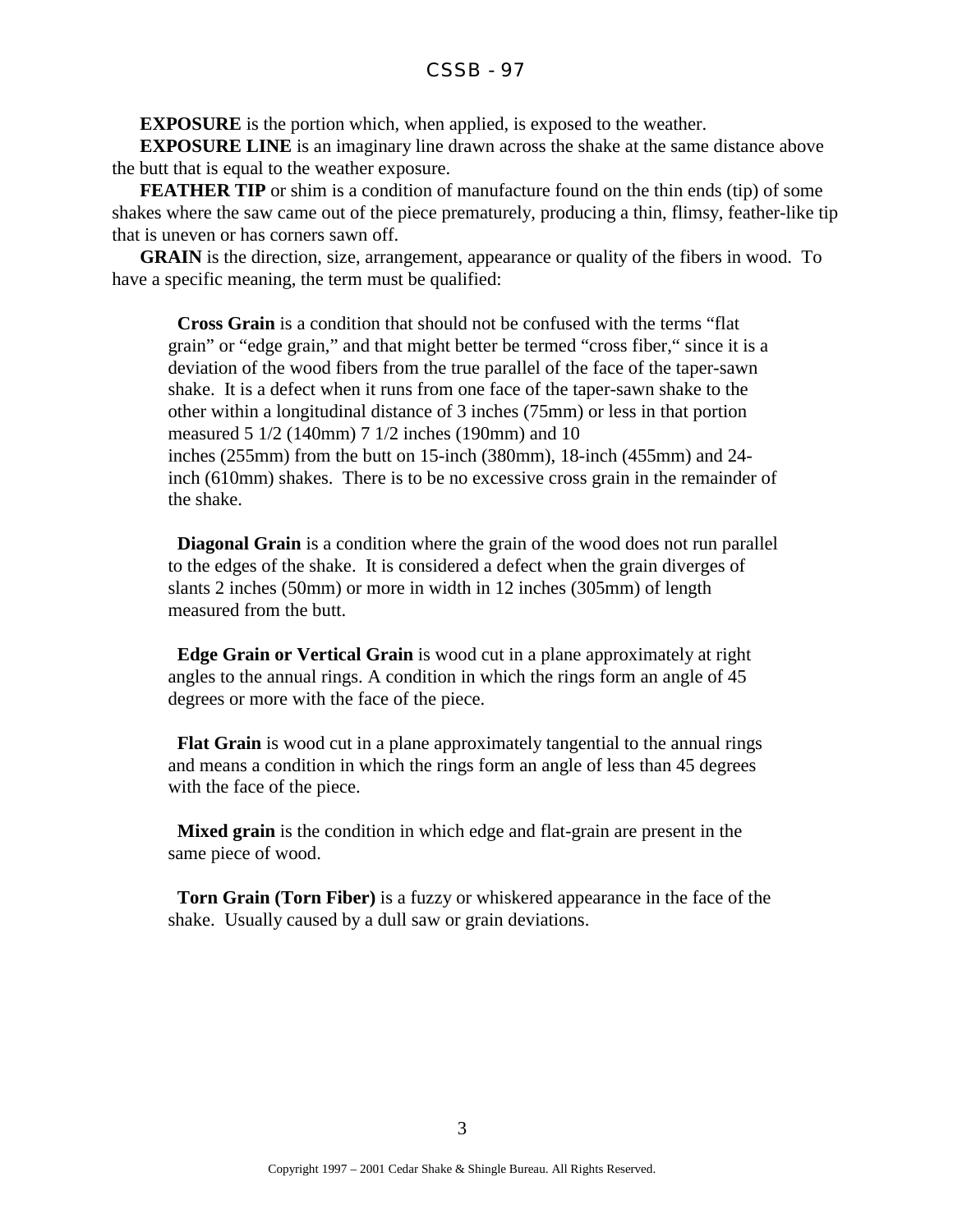**HEARTWOOD (HEART)** is the inner layer of a woody stem wholly composed of nonliving cells and usually differentiated from the outer enveloping layer (sapwood) by its darker color.

**KNOT** is that portion of a branch or limb which has been surrounded by subsequent growth of wood of the tree.

**KNOT DIAMETER** shall be measured by average facial dimensions.

**LINEAL INCHES** is the total width of any given number of shakes when laid edge to edge. **PLY** is the minimum number of thicknesses, when applied, of shakes or at any point on the covered surface. This term is relative to exposure.

**REVERSE FACE** refers to the entire reverse side of a shake or shingle, which would be expected to be installed down.

**SAPWOOD** is wood containing some living cells and forming the initial wood layer beneath the bark of the log. Sapwood may be lighter in color than heartwood.

**SHIM**. See "feather tip."

**SQUARE PACK** is a unit providing sufficient shakes for the coverage of a given area when the shakes are laid at the required exposure to the weather. (See Tables 15-3-A and 15-3-B.)

**TIP** is the thinner end of the shake.

**TIP ZONE** refers to that area 22 (560mm) or more inches from the butt in 24-inch (610mm) shakes, 17 (430mm) or more inches from the butt in 18-inch (455mm) shakes and 14 (355mm)or more inches from the butt in 15-inch (380mm) shakes.

**WARPAGE** refers to facial curvature (bow), or twist, or both. Warpage is measured from a level plane, with the shake convex to the highest point at the butt. The shake is held firmly inches down from the tip 4-inches (102mm).

**WAVES** are the washboard-like irregularities on the face of a shake.

**WORMHOLE** is a hole or passage burrowed by a worm or insect.

**15.302.2 Shake Types.** Shake types shall be one of the following types:

1. **Handsplit-and-resawn** have split faces and sawn backs, and are produced by running split wood blanks or boards of proper thickness diagonally through a bandsaw to produce two tapered shakes from each blank.

2. **Straight-split** are manufactured by splitting from only one end of a block of wood, producing shakes which are the same thickness throughout.

3. **Taper-sawn** are tapered pieces sawn both sides.

 4. **Taper-split** are split both sides. A natural taper, from butt to tip, is achieved by reversing the block, end for end, with each split.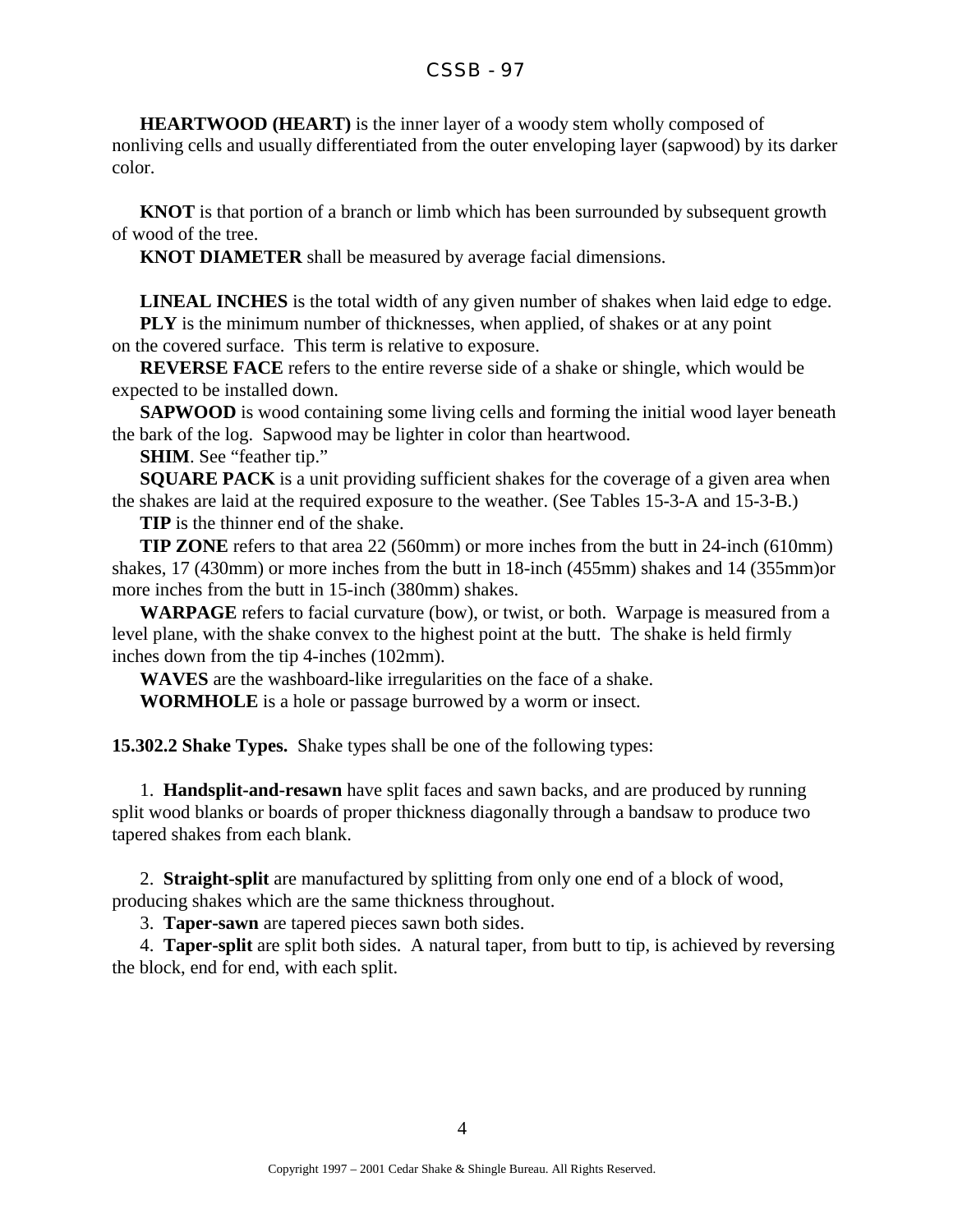### **SECTION 15.303--QUALITY STANDARDS**

**15.303.1 No. 1 Grade Shake**. Shakes shall be 100 percent clear, graded from the split face in the case of handsplit-and-resawn shakes and from the best face in the case of taper-split, tapersawn and straight-split shakes.

Shakes shall be 100 percent heartwood, free of bark and sapwood, except that up to 1/8 inch (3mm) of sapwood is permitted on one edge from the butt to the maximum recommended exposure line on the graded face. Additional sapwood shall be permitted above the exposure line providing the sapwood is contained within a diagonally drawn line from the outside edge at the butt to a point 1 inch (25mm) inward from the tip edge on handsplit and resawn shakes and 5/8 inch on tapersawn shakes.

Taper-split shakes and straight-split shakes shall be 100 percent edge-grain. Handsplit-andresawn shakes and taper-sawn shakes may average up to 20 percent of flat-grain in the lineal inches (mm) of any bundle.

Curvature in the sawed face of handsplit-and-resawn shakes shall not exceed 1 inch (25mm) from a level plane in the length of the shake. Excessive grain sweep on the face shall not be permitted. Knots, wormholes, decay, checks, crimps, waves and torn fiber are not permitted.

**15.303.2 No. 2 Grade-Taper-Sawn Shakes.** No. 2 grade taper-sawn shakes shall be of sound and serviceable material, graded from the best face. Flat grain is allowed in the No. 2; sapwood is restricted to 1 inch (25mm) in width in the first 10 inches (255mm) above the butt. Defects such as knots, wormholes, decay, crimps, cross grain, waves or torn fiber are not allowed in the first 7 1/2 inches, 9 inches and 12 inches (190mm, 230mm, and 305mm) from the butt in the 15 inch, 18-inch and 24-inch (380mm, 455mm and 610mm) lengths, respectively, of the No. 2 grade taper-sawn shakes. In the same product, grain characteristics, other than excessive cross grain, are not considered defects; defects may be up to 1 1/2 (38mm) inches in diameter, but aggregate defects must not exceed one half the width of the shakes.

**15.303.3 Standard grade shakes.** Shakes shall be handsplit-and resawn taper-sawn. Shakes shall be edge grain or flat grain or any combination of edge and flat grain. Shakes shall be graded from the split or best face. Grain characteristics other than excessive cross grain are not considered defects. Curvature shall not exceed 1inch (25mm) from a level plane in the length of the shake.

### **SECTION 15.304--SIZE**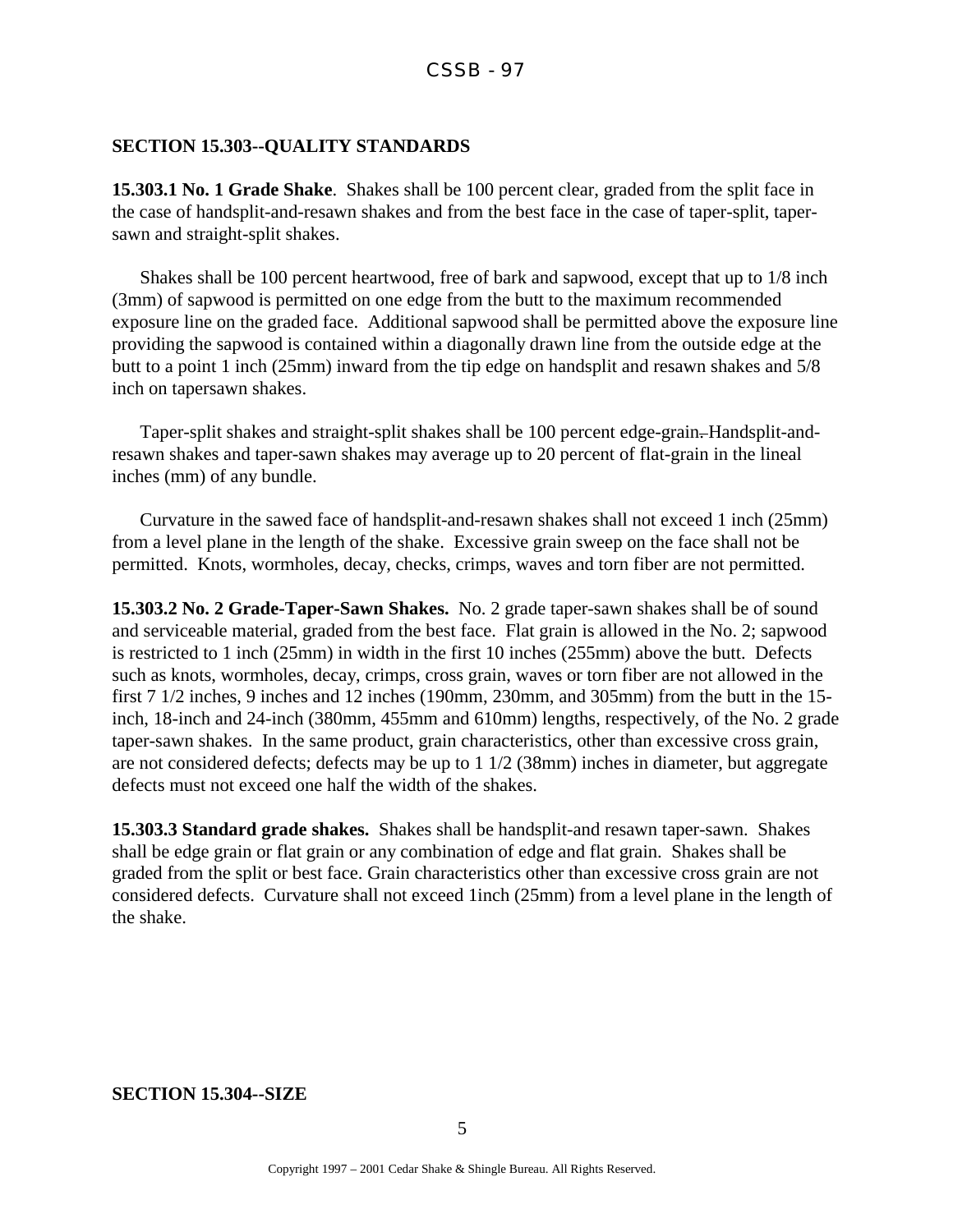# **15.304.1 Length.**

**15.304.1.1 No 1 grade shakes.** Nominal shake lengths shall be 15 inches, 18 inches or 24 inches (380mm, 455mm or 610mm), with a minus tolerance of 1 inch (25mm) and a plus tolerance of 2 inches (50mm) for 18-inch (455mm) shakes . A variation, including shims or feather tips, of 1 inch (25mm) from these nominal lengths of 18-inch (455mm) shakes shall be permitted in any bundle. A variation of 2 inches (50mm) below the nominal length shall be permitted in 24-inch (610mm) shakes and may contain, but is not limited to, shims or feather tips within the specified variation and shall have a plus tolerance of 3-inches (75mm). See Table 15-3-A. The 15-inch (380mm) starter-finish course grade shall permit a tolerance of 1 inch (25mm) over and under the nominal 15-inch (380mm) length.

**15.304.1.2 No. 2 Taper-Sawn Grade Shakes..** For No. 2 grade taper-sawn shakes, minimum lengths of 15-inch, 18-inch and 24-inch (380mm, 455mm and 610mm) shakes shall be 14, 16 and 22 inches (355, 405 and 560mm), respectively.

**15.304.1.3 Standard Grade Shakes.** For Standard Grade shakes the minimum length of 18-inch (455mm) and 24-inch (610mm) shakes shall be 17-inches (430mm) and 22-inches (560mm) respectively.

## **15.304.2 Thickness.**

**15.304.2.1 No. 1 grade shakes.** Shake thickness shall be determined by measurement of the butt within  $1/2$  inch (13mm) from each edge. If corrugations or valleys exceed  $1/2$  inch (13mm) in depth, a minus tolerance of 1/8 inch (3mm) is permitted in the minimum specified thickness. (Providing the required minimum shake thickness is maintained within 1/2-inch (13mm) of each edge at the butt, a minus tolerance of 1/16-inch (1.5mm) less than the nominal thickness shall be permitted on the remaining width of the shake.) No minus tolerance shall be permitted. The thickness at the exposure line shall be a minimum of one half the butt thickness, except that 3/8 inch (9mm) shakes shall have a minimum thickness of 1/4 inch (6mm) at the exposure line.

**15.304.2.2 No. 1 and No. 2 grade taper-sawn shakes.** No 1 and No. 2 grade taper-sawn shakes shall have one of two thicknesses at the butt, 5/8 inch (16mm) or 3/4 inch (19mm) with a minus tolerance of 1/16 inch (1.5mm) in 10 percent of a bundle.

**15.304.2.3 Standard grade shakes.** Standard Grade shakes shall have one thickness. Eighteen inch (455mm) and 24-inch (610mm) shakes shall have a minimum butt thickness of 3/4-inch (19mm).

Thickness at the exposure line shall be a minimum of one-half  $(1/2)$  the minimum specified butt thickness.

# **15.304.3 Width.**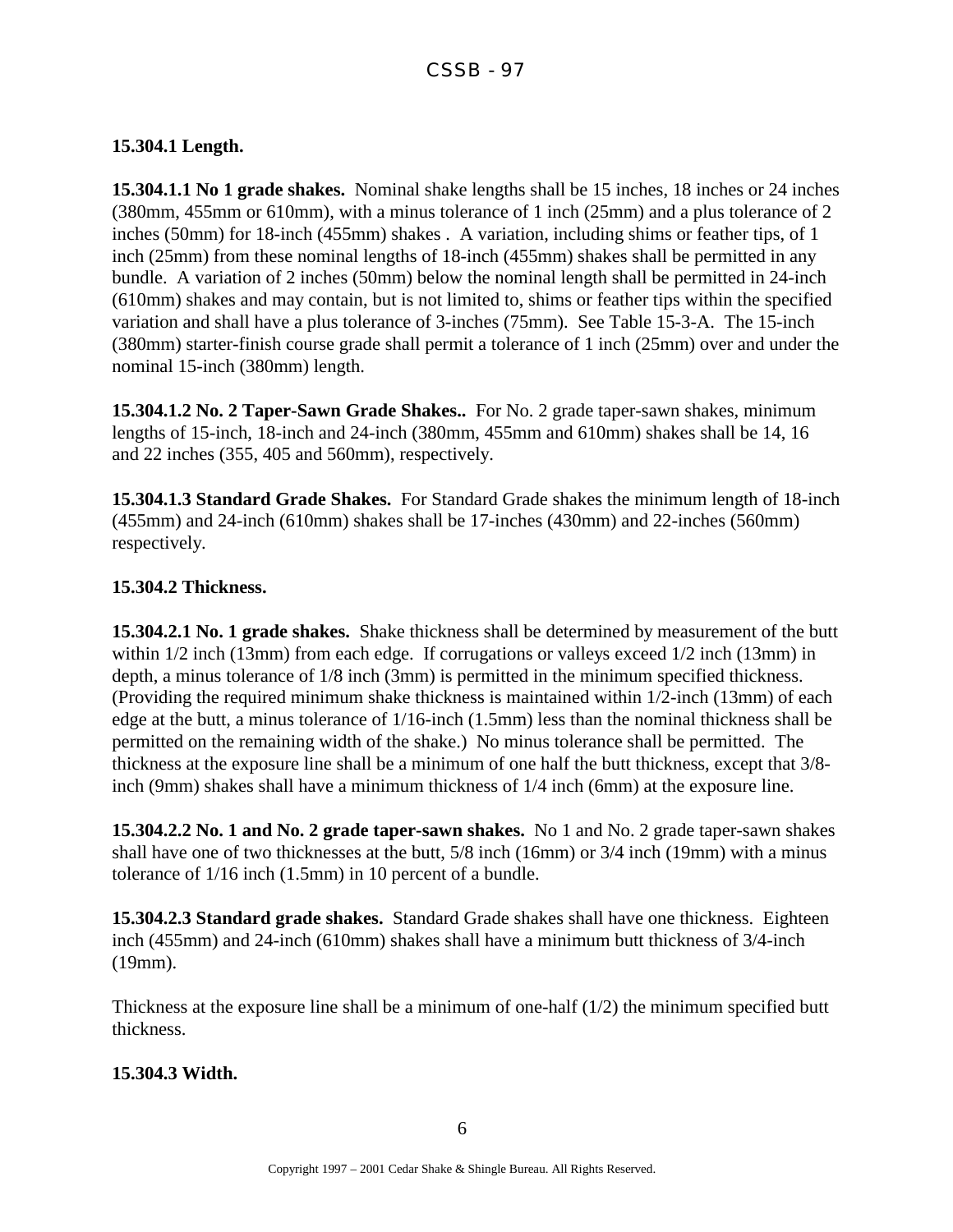**15.304.3.1 No. 1 grade shake.** Shakes shall be of random widths, none narrower than 4 inches (100mm). Minimum width for taper-sawn shakes shall be 3 1/2 inches (90mm). Taper-sawn shakes less than 4-inches (100mm) in width shall not constitute more than five percent (5%) of the running inches (mm) of each bundle.

**15.304.3.2 No. 2 grade taper-sawn shake.** No. 2 grade taper-sawn shakes shall have a minimum width of 3 inches (75mm). Taper-sawn shakes less than 4 inches (100mm) in width shall not constitute more than 10 percent of the running inches of each bundle. Edges shall be parallel within 1/2 inch (13mm).

**15.304.3.3 Standard Grade Shakes.** Standard Grade shakes shall be of random widths, no narrower than 4 inches (100mm); and none wider than 8 inches (200mm).

**15.304.4 Edges.** Edges of shakes shall be parallel within 1 inch (25mm). Edges of taper-sawn shakes shall be parallel within 5/8 inch (16mm).

# **SECTION 15.305-PACKING**

**15.305.1 General.** Shakes shall be packed in straight courses in regular frames 18 to 20 inches (457mm to 508mm) wide. See Tables 15-3-A and 15-3-B.

**15.305.2 Identification.** Each bundle of wood shakes graded under this standard shall bear the label of an approved inspection bureau or agency. The label shall be white base stock printed with predominately blue ink and shall clearly indicate No. 1 grade. For No. 2 grade taper-sawn shakes, the label shall be white base stock printed with predominately red ink and shall clearly indicate the No. 2 grade. For standard grade shakes, the label shall be white base stock printed with predominately brown ink and shall clearly indicate standard grade.

# **SECTION 15.306--INSPECTION**

Shakes packed in a five-bundle square shall be off grade if the total lineal inches of on-grade shakes is less than 268 inches (6807mm) per bundle.

# **SECTION 15.307--REINSPECTION**

In case of reinspection, 10 or more bundles selected at random shall constitute a fair sampling of the shipment. The criteria for inspection of shakes specified in **Section 15.306** shall also apply for reinspection.

### PART II--Grading Rules for Shake Hip and Ridge

### **SECTION 15.308--DEFINITION**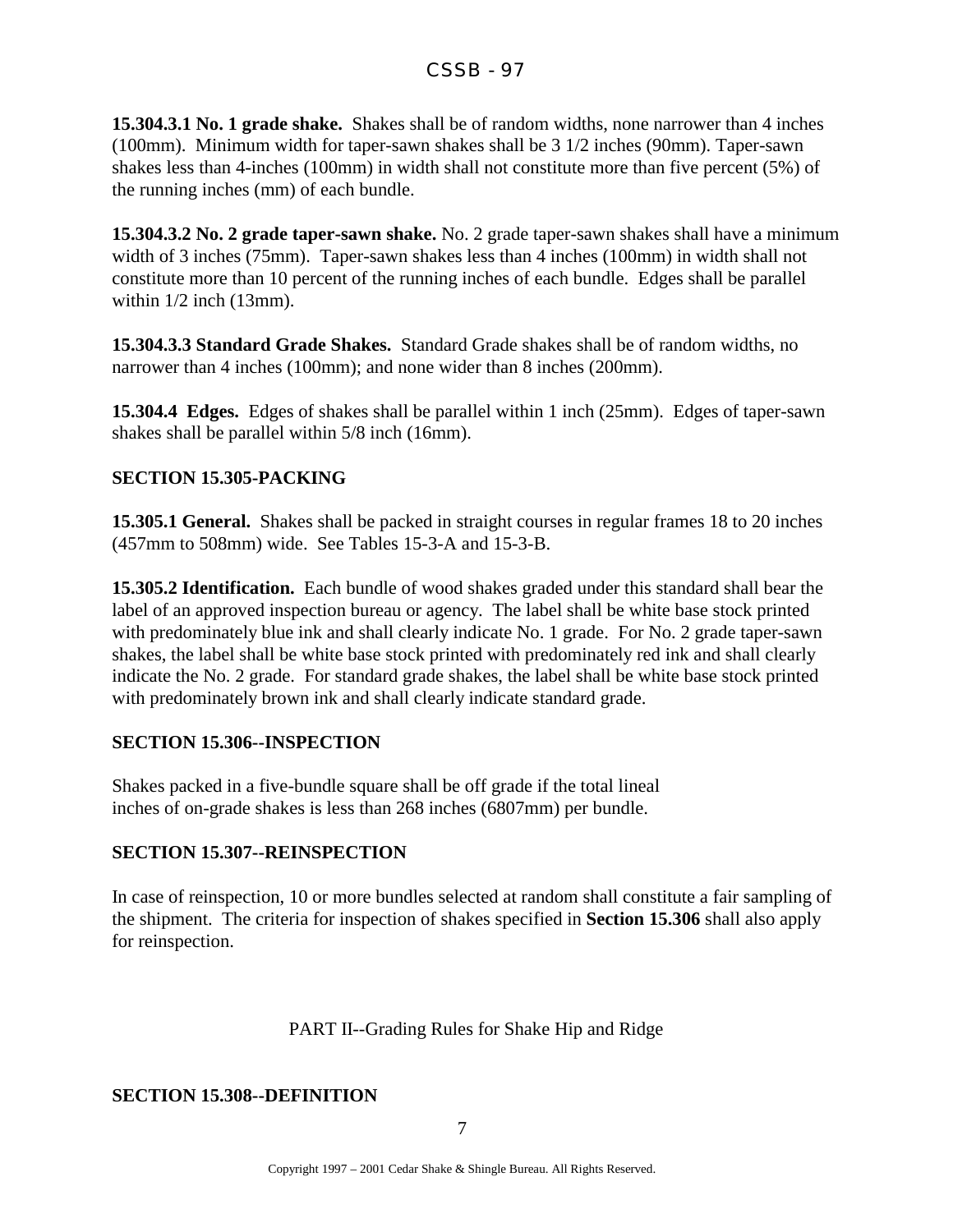Shake hip and ridge are two shakes that have one edge, each sawn on a bevel and fastened together to produce the cap for the hip or ridge of the roof.

# **SECTION 15.309--QUALITY STANDARDS**

No. 1 hip and ridge units shall be produced from material that meets the standard for No. 1 shakes; No. 2 units shall be produced from material that meets the standard for No. 2 taper-sawn shakes. Lower grade material is not permitted.

### **SECTION 15.310--SIZE**

At the time of manufacture, the shake hip and ridge assembly width shall be 9 inches (230mm), measured on the underneath side of the assembly at the butt end. A minus tolerance of 1/8 inch (3mm) is allowed. Butt misalignment of assemblies in excess of 1/4 inch (6mm) is not permitted. The narrow component shall have a minimum width of 4 1/2 inches (115mm) at the butt end. For taper-sawn ridge, top corners at the outer edge of the units shall not be more than a 90-degree angle.

## **SECTION 15.311--PACKING**

Individual shake hip and ridge units are made up of one wide and one narrow component. They shall be packed 20 units per bundle with an equal number of right-hand and left-hand units (for alternating laps). Units shall be manufactured to a 4 units vertical in 12 units horizontal (33.3% slope) pitch or steeper. Units shall be joined with not less than two fasteners applied between 1 inch and 8 inches (25mm and 200mm) from the butt. Either staples or nails are acceptable. Fasteners shall be corrosion resistant, spaced approximately 4 inches (100mm) apart.

### **SECTION 15.312--INSPECTION**

Each off-grade unit counts as 5 percent of the grade; more than two off-grade units per bundle shall preclude a passing grade.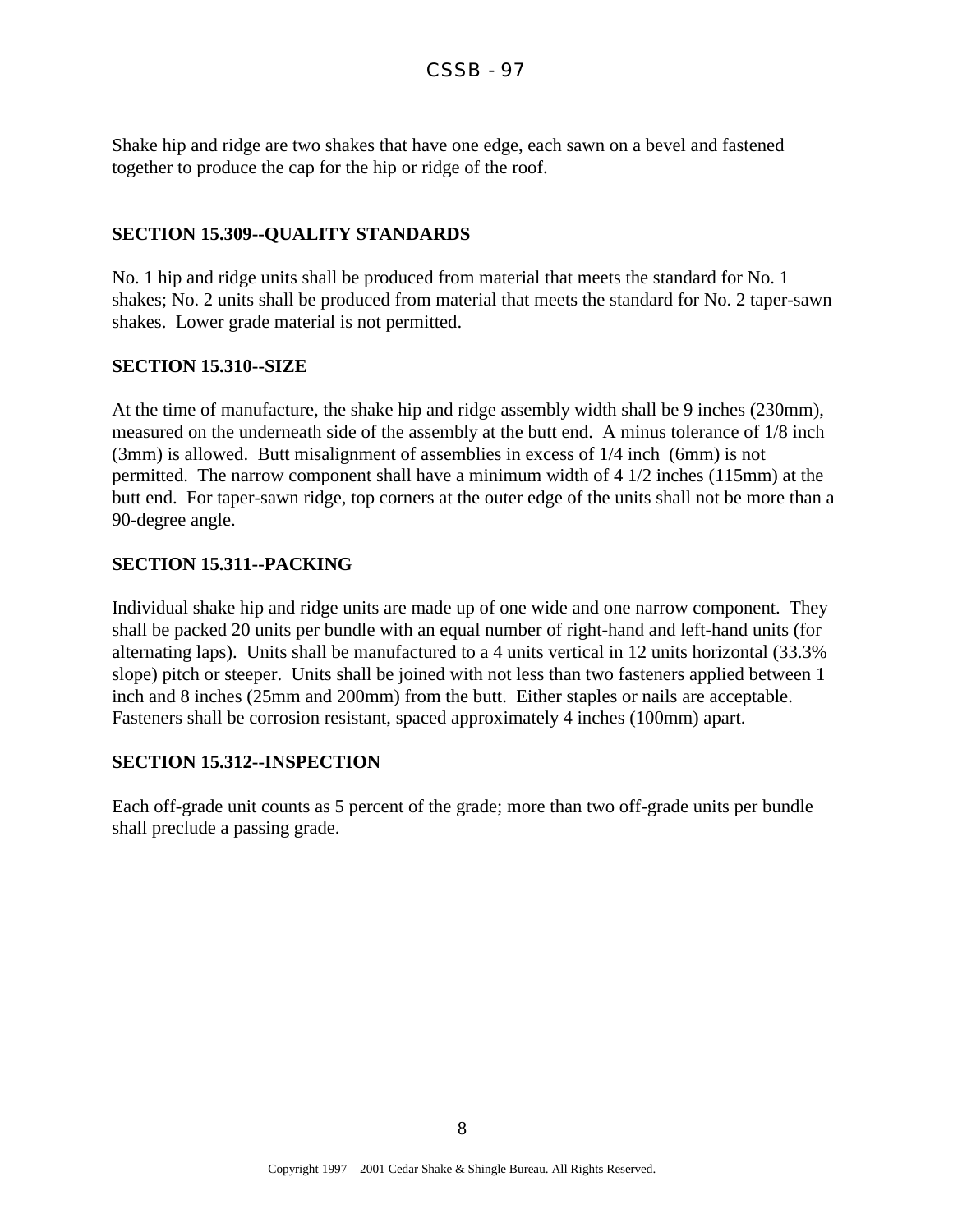# **SHINGLES**

#### **SECTION 15.401--SCOPE**

This standard provides a minimum specification for sawn wood shingles of No. 1 grade, No. 2 grade and No. 3 grade. It covers length, width, thickness, and grain characteristics for these requirements, plus definitions and specifications.

### **SECTION 15.402--DEFINITIONS**

For the purpose of this standard, the following terms shall be construed as herein specified.

**BEST FACE** is the side of a shingle which is graded and contains the least amount of defects. **BREAKAGE** is damage caused after manufacture and subsequent to packing.

**BUNDLE** is a unit or package comprising sufficient material of the same grade and length to cover a specified area at recommended exposures.

**BUTT** is the thicker end of the shingle.

**BUTT CHECK (SUN CHECK)** is a condition caused by heat or excessively dry temperature and usually occurs while the raw material is in block form. It is considered a defect when it extends more than 3/8-inch (9mm) upward from the butt of the shingle.

**CHECK** is any separation of the wood.

**CLEAR LINE** is an imaginary line across the width of a shingle which marks the "clear zone."

**CLEAR ZONE** is that portion of the shingle between the butt and the "clear line," involving both the face and the reverse.

**COURSE** is a horizontal layer forming one of a series of layers on a roof or wall or in the packed bundle.

**CRIMPS** are a breaking down or collapse of wood cells during drying, characterized by a caved-in or corrugated appearance.

**DECAY (ROT)** is the decomposition of wood substance caused by action of wood-destroying fungi, resulting in softening, loss of strength and weight and change of texture and color.

**EDGE** is the long side of a shingle.

**EXPOSURE** is the portion which, when applied, is exposed to the weather.

**EXPOSURE LINE** is an imaginary line drawn across the shake or shingle at the same distance above the butt that is equal to the weather exposure.

**FEATHER TIPS** (or shims) is a condition of manufacture found on the thin ends (tip) of some shingles where the saw came out of the piece prematurely, producing a thin, flimsy, feather like tip that is uneven or has corners sawn off.

**GRAIN** is the direction, size, arrangement, appearance or quality of the fibers in wood. To have a specific meaning, the term must be qualified:

**Cross Grain** is a condition that should not be confused with the terms "flat" or "edge" grain, and that might better be termed "cross fiber," since it is a deviation of the wood fibers from the true parallel of the face of the shingle. It is a defect when it runs from one face of the shingle to the other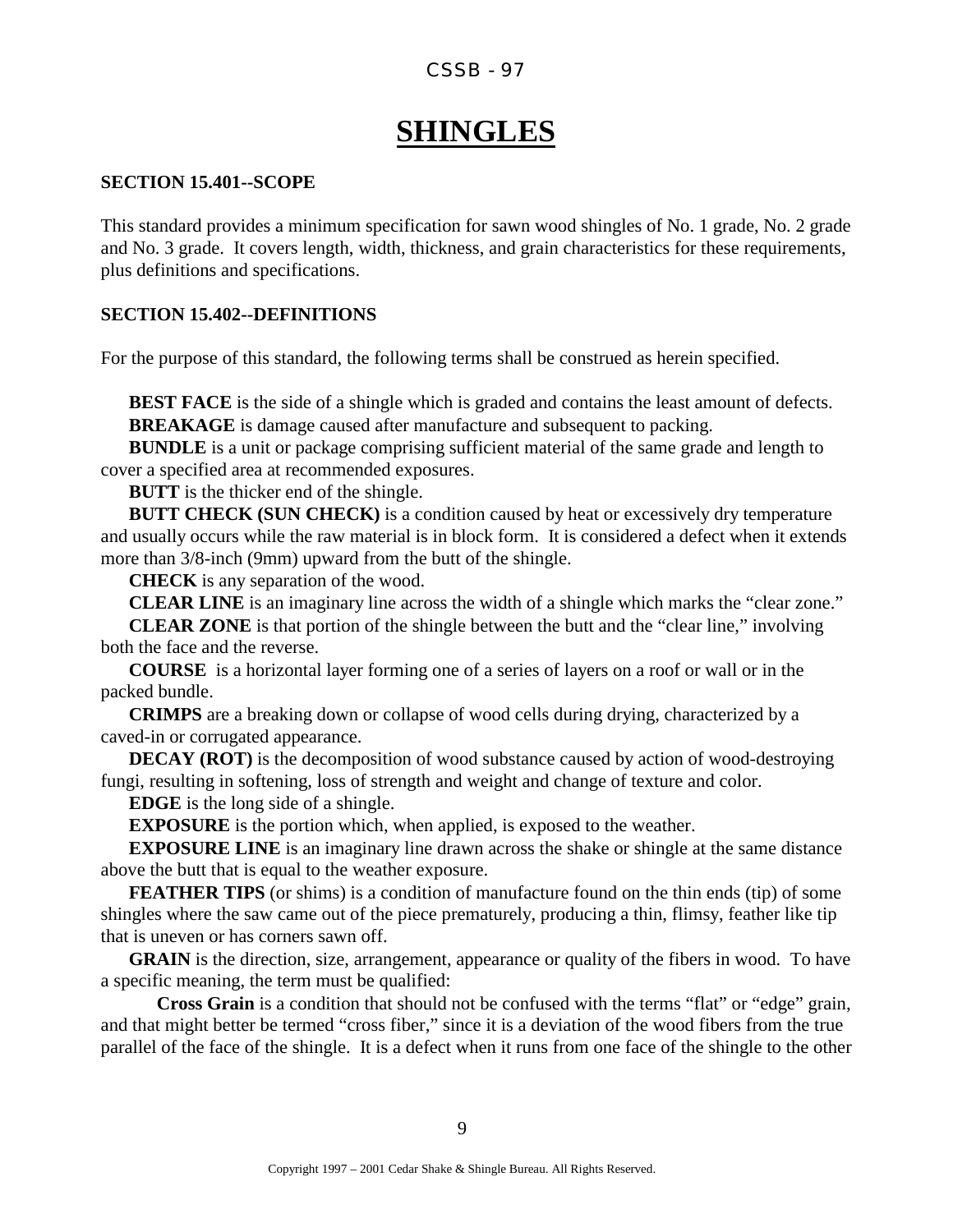within a longitudinal distance of 3 inches (75mm) or less in that portion measured 6 inches (150mm) from the butt. Excessive cross grain must not be present in the remainder of the shingle.

**Diagonal Grain** is a condition where the grain of the wood does not run parallel to the edges of the shingle. It is considered a defect when the grain diverges or slants 2 inches (50mm) or more in width in 12 inches (305mm) of length.

**Edge Grain or Vertical Grain** is wood cut in a plane approximately at right angles to the annual rings. A condition in which the rings form an angle of 45 degrees or more with the face of the piece

**Flat Grain** is a condition in shingles or lumber where the growth rings are flat or horizontal, as opposed to edge-grained or quartered material where the growth rings are on edge, or vertical to the surface. Wood cut in a plane approximately tangential to the annual rings and means a condition in which the rings form an angle of less than 45 degrees with the face of the piece.

**FEATHER TIPS** (or shims) is a condition of manufacture found on the thin ends (tip) of some shingles where the saw came out of the piece prematurely, producing a thin, flimsy, feather like tip that is uneven or has corners sawn off.

**HEARTWOOD (HEART)** is the inner layer of a woody stem wholly composed of nonliving cells and usually differentiated from the outer enveloping layer (sapwood) by its darker color.

**KNOT** is that portion of a branch or limb which has been surrounded by subsequent growth of wood of the tree.

**KNOT DIAMETER** shall be measured by average facial dimensions.

**LINEAL INCHES** are the total width of any given number of shingles when laid edge to edge.

**PLY** is the minimum number of thicknesses, when applied, of shingles at any point on the covered surface. This term is related to exposure.

**REVERSE FACE** refers to the entire reverse side of a shake or shingle, which would be expected to be installed down.

**SAPWOOD** is wood containing some living cells and forming the initial wood layer beneath the bark of the log. Sapwood may be lighter in color than heartwood.

**SHIM** See "feather tips."

**SQUARE PACK** is a unit providing sufficient shingles for the coverage of a given area when the shingles are laid at the specified exposure to the weather in Tables 15-C and 23-L of this code.

**TIP** is the thinner end of the shingle.

**TIP ZONE** refers to that area 23 inches (585mm) or more inches from the butt in 24-inch (610mm) shingles, 17 (430mm) or more inches from the butt in 18-inch (455mm) shingles and 15 inches (380mm) or more inches from the butt in 16-inch (405mm) shingles.

**TORN FIBER (TORN GRAIN)** is a fuzzy or whiskered appearance on the face of the shingle usually caused by a dull saw or grain deviations.

**WAVES** are the washboard-like irregularities on the face of a shingle.

**WORMHOLE** is a hole or passage burrowed by a worm or insect.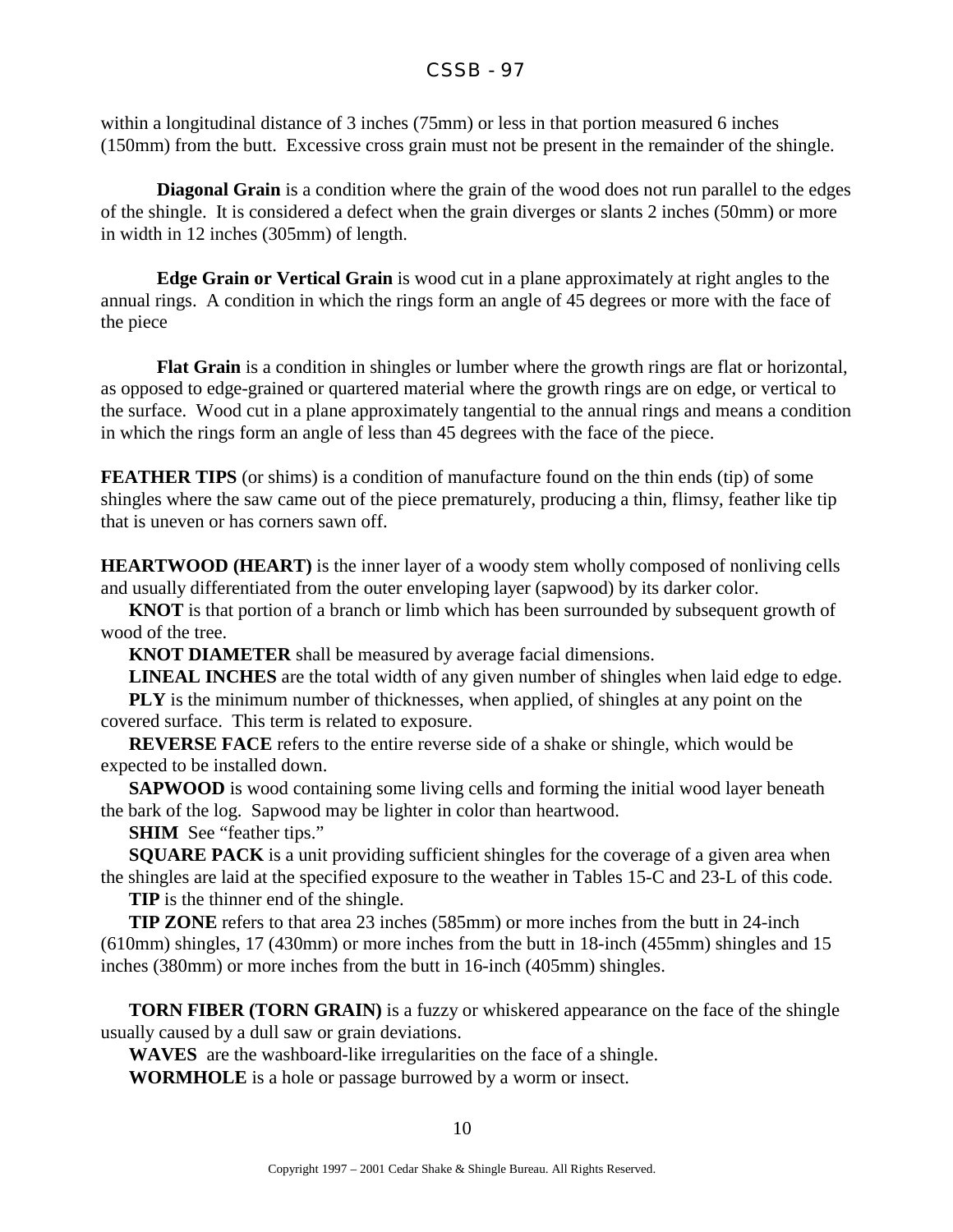### **SECTION 15.403--GRADING AND LABELING**

Each bundle of No. 1 grade, No. 2 grade and No. 3 grade wood shingles graded under this standard shall bear the label of an approved inspection bureau or agency. For No. 1 grade, the label shall be of white base stock printed with predominantly blue ink and shall clearly indicate the No. 1 grade. For No. 2 grade, the label shall be of white base stock printed with predominantly red ink and shall clearly indicate the No. 2 grade. For No. 3 grade, the label shall be of white base stock printed with predominantly black ink and shall clearly indicate the No. 3 grade.

All grades shall be well manufactured and neatly packed; they shall comply with or exceed the specifications herein established for quality. All shingles shall be graded from their best face. Wormholes, decay and crimps are not allowed on either face of No. 1 shingles and below the clear line to the butts on either face of No. 2 and No. 3 grade shingles.

#### **15.403.2 Characteristics.**

**15.403.2.1 General.** Shingles characteristics shall be in accordance with the provisions of this section:

**15.403.2.2 No. 1 grade.** No. 1 grade shall be vertical grain or edge grain, be clear of defects on the graded face and be 100 percent heartwood. Knots, knot holes, wormholes, decay and crimps are not allowed on either face. Flat grain, cross grain and sapwood constitute natural characteristics that are not admissible. Defects in manufacturing, including shims, excessive feather tips, diagonal grain, and cross grain are likewise not admissible. Manufacturing defects such as checks, waves or torn fiber are permitted on the ungraded face.

**15.403.2.3 No. 2 Grade.** In No. 2 grade, sapwood is restricted to 1 inch (25mm) in width in the first 10 inches (255mm) above the butt. Grain characteristics, other than cross grain, are not considered defects. Defects such as knots, knotholes, wormholes, decay and crimps are not allowed on either face in the first 10 inches, 11 inches and 16 inches (255mm, 280mm and 405mm) from the butt in the 16-inch, 18-inch and 24-inch (405mm, 455mm and 610mm) lengths, respectively. Manufacturing defects such as checks, waves or torn fiber are permitted on the ungraded face. Defects may be up to 3 inches (75mm) in diameter, but aggregate defects shall not exceed one half the width of the shingle.

**15.403.2.4 No. 3 Grade.** In No. 3 grade, sapwood is permitted. Other grain deviations are not considered defects. Other defects, as listed above for No. 2 grade, are not allowed in the first 6 inches (150mm)from the butt for 16-inch (405mm) and 18-inch (455mm) lengths and 10 inches (255mm) for 24-inch (610mm) lengths. Defects may be up to 3 inches (75mm) in diameter, but aggregate defects shall not exceed two-thirds the width of the shingle.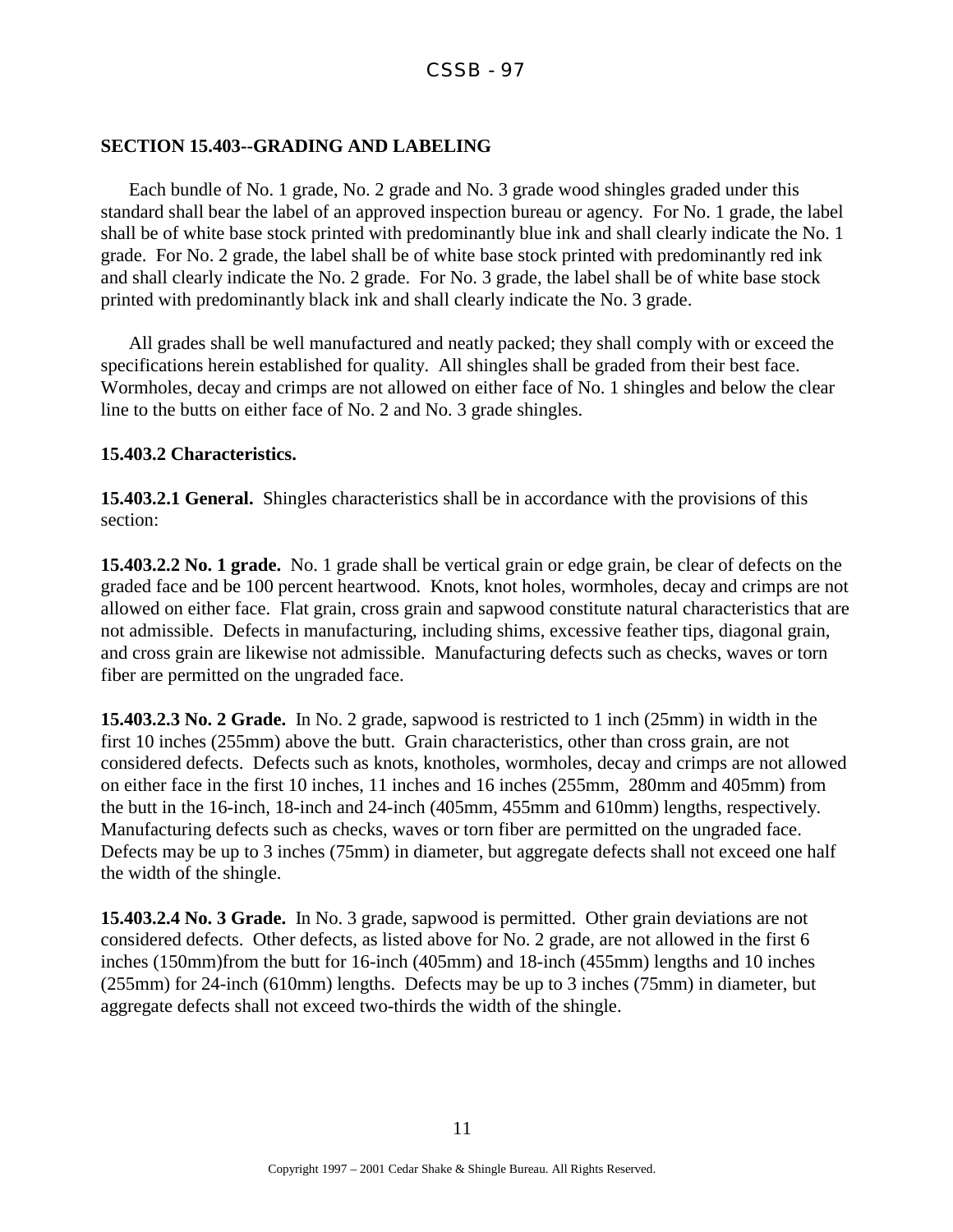# **SECTION 15.404--LENGTH, WIDTH, THICKNESS**

# **15.404.1 Length.**

**15.404.1.1 No. 1 Grade.** Shingles are usually manufactured in 16-inch, 18-inch and 24-inch (405mm, 455mm and 610mm) lengths. A minus tolerance 1-inch (25mm) below the nominal length is allowed..

**15.404.1.2 No. 2 Grade.** For No. 2 grade the minimum lengths, including shims or feather tips for 16-inch, 18-inch and 24-inch (405mm, 455mm and 610mm) shingles, shall be 15 inches (380mm), 16 inches (405mm) and 20 inches (510mm), respectively.

**15.404.1.3 No. 3 Grade.** For No. 3 grade the minimum lengths, including shims or feather tips for 16-inch, 18-inch and 24-inch (405mm, 455mm and 610mm) shingles, shall be 14 inches (355mm), 16 inches (405mm) and 18 inches (455mm), respectively.

# **15.404.2 Width**

**15.404.2.1 No. 1 Grade.** Minimum width up to but not including 24-inch lengths (610mm), shall be 3 inches (75mm). Minimum width for shingles 24 inches (610mm) and longer shall be 4 inches (100mm). In 16-inch and 18-inch (405mm and 455mm) shingles those less than 4 inches (100mm)in width; shall not constitute more than 10 percent of the running inches per bundle. Shingles shall be uniform in width; that is, with parallel sides. Edges shall be parallel within a tolerance of 1/4 inch (6mm) on 16-inch (405mm) and 18-inch (455mm) shingles and 3/8-inch (9mm) on 24-inch (455mm) shingles.

**15.404.2.2 No. 2 Grade.** Minimum width shall be 3 inches (75mm). Not more than 20 percent of the running inches (mm) in each bundle shall be less than 4 inches (100mm) wide. Edges shall be parallel within a tolerance 3/8-inch (9mm) in the 16-inch, 18-inch and 24-inch (405mm, 455mm and 610mm) lengths.

**15.404.2.3 No. 3 Grade.** Minimum width shall be 3 inches (75mm) except it may be 2 1/2 inches (65mm) for the 16-inch (405mm) length. Not more than 30 percent of the running inches in each bundle shall be less than 4 inches (100mm) wide. Edges shall be parallel within a tolerance of 3/8 inch (9mm).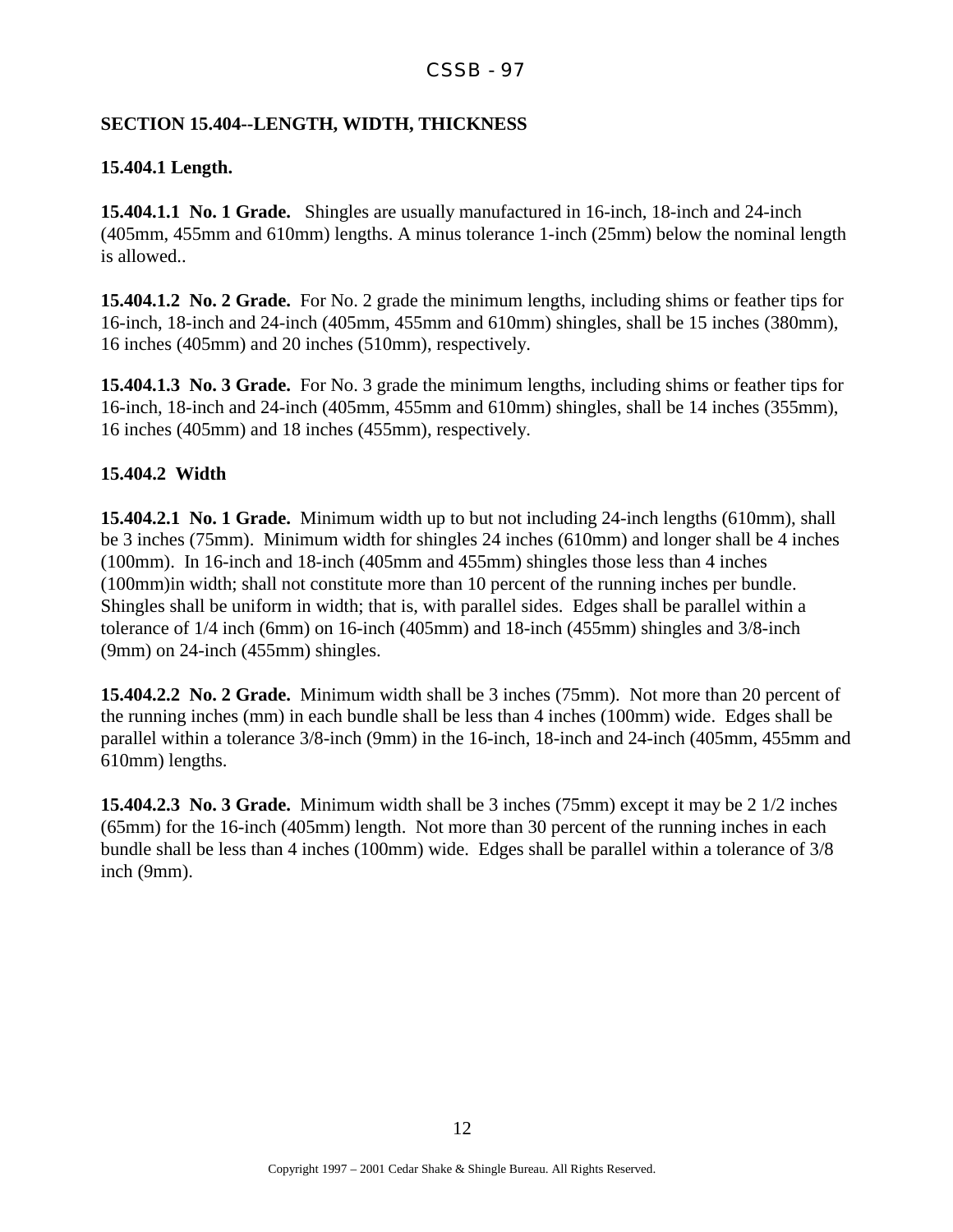**15.404.3 Thickness.** Shingles are measured for thickness at the butt ends and designated according to the number of pieces necessary to constitute a specific unit of thickness. At the time of manufacture, 16-inch (405mm) shingles shall be "nominally" 5/2 [the thickness of five butts will be 2 inches (50mm)], 18 inches (455mm) shall be nominally 5/2 1/4 [five butts measure 2 1/4 inches (55mm)] and 24 inches (610mm) shall be nominally 4/2 [four butts measure 2 inches (50mm)]. Shingles shall be uniform in thickness, with a plus or minus tolerance of three percent(3%) shall be permitted to compensate for variations in saw movement. A further plus or minus tolerance of 3 percent is allowable to compensate for the difference in shrinkage due to seasoning or kiln drying. This tolerance is based on the total thickness of the bundle.

## **SECTION 15.405-INSPECTION**

Shingles packed as a 4 bundle square shall be off grade if the total lineal inches (mm) of on grade shingles is less than 695 inches (17 653mm) 635 inches (16 129mm) and 465 inches (11 811mm) per bundle for 16-inch (405mm), 18-inch (455mm) and 24-inch (610mm) shingles respectively.

## **SECTION 15.406-REINSPECTION**

In case of reinspection, 10 or more bundles selected at random shall constitute a fair sampling of the shipment. The 4 percent tolerance for defective shingles specified in **Section 15.405** shall also apply for reinspection.

Part II - Grading Rules for Shingle Hip and Ridge

# **SECTION 15.407-DEFINITION**

Hip and Ridge Shingles are two shingles that have one edge of each sawn on a bevel and fastened together to produce the cap for the hip or ridge of the roof. Hip and ridge units are manufactured from No. 1 or No. 2 grade shingles.

# **SECTION 15.408- QUALITY STANDARDS**

No. 1 hip and ridge units shall be produced from material that meets the standard for No. 1 shingles; No. 2 hip and ridge units shall be produced from material that meets the standard for No. 2 shingles. Lower-grade material is not permitted.

### **SECTION 15.409--SIZE**

At the time of manufacture, the shingle hip and ridge assembly width shall be 7 inches (180mm), measured over the top of the assembly at the butt end. A minus tolerance of 1/8 inch (3mm) is allowed. Butt misalignment of assemblies in excess of 1/8 inch (3mm) is not permitted. On the outer edge of the units, top corners shall not be more than 90-degree angle. The narrow component shall have a minimum width of 3 5/16 (85mm) inches at the butt end.